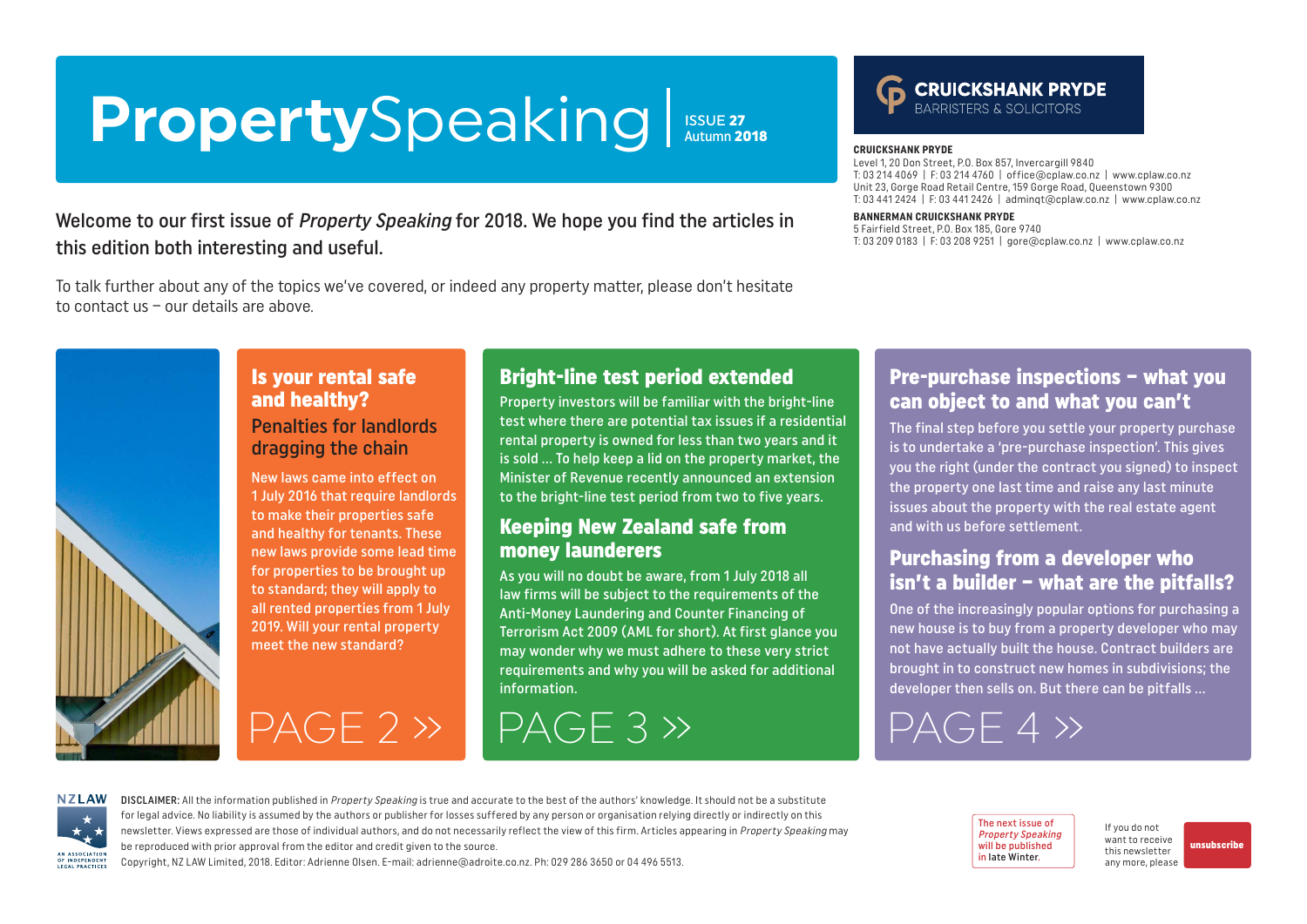#### <span id="page-1-0"></span>**Property**Speaking PAGE 2 ISSUE 27 Autumn 2018



return to [front page](#page-0-0)

## Is your rental safe and healthy?

#### Penalties for landlords dragging the chain

New laws came into effect on 1 July 2016 that require landlords to make their properties safe and healthy for tenants. These new laws provide some lead time for properties to be brought up to standard; they will apply to all rented properties from 1 July 2019. Will your rental property meet the new standard?

A recent Tenancy Tribunal decision shows that the Ministry of Business, Innovation and Employment (MBIE) is not shy of showing its teeth to ensure that tenants have safe and healthy homes by complying with the health and safety amendments to the Residential Tenancies Act 1986. The Residential Tenancies (Smoke Alarms and Insulation) Regulations 2016 outline requirements for rental properties, including underfloor and ceiling insulation, and requiring smoke alarms within three metres of each bedroom.

### Hefty fines

MBIE brought a claim<sup>1</sup> against Mrs Liu, a landlord in breach of the recent building standards implemented in July 2016. Mrs Liu was fined \$4,000 for failing to insulate her tenanted properties, and there was an additional \$100 fine for failing to complete an insulation statement as part of the tenancy agreement.

#### **Exemptions**

There are some exemptions to the new regulations. These can be properties that, for example, cannot be insulated because they have concrete floors or no ceiling access. Properties that are to be demolished or to be substantially rebuilt within 12 months also do not need to comply.

Unless your property is exempt you will have 90 days to make your property compliant once you enter into a new tenancy agreement. All properties must be compliant from 1 July 2019 – just over a year away.

#### Must include insulation statement

All new tenancy agreements must also include an insulation statement, that can be downloaded from **[here](https://www.tenancy.govt.nz/maintenance-and-inspections/insulation/how-to-write-an-insulation-statement-for-a-tenancy-agreement/)** (along with the standard tenancy agreement form **[here](https://www.tenancy.govt.nz/assets/Forms-templates/Residential-tenancy-agreement.pdf)**). The insulation statement identifies whether your property meets the minimum standards under the Building Act 2004. It's important for landlords to understand what insulation they have in their property as some types will be unacceptable. For example, underfloor foil is no longer allowed to be installed (but will be acceptable if already installed): it can be non-compliant if worn. You may be liable for fines up to an eye-watering \$200,000 if deteriorating foil creates a fire risk when it comes in contact with electrical wires.

#### Financial help is available

Upgrading a rental property to meet these new standards can be financially stressful. Thankfully, many local councils offer low interest loans for property owners looking to improve heating and insulation in their properties; the loan can be repaid through a small increase in periodic rates payments. We recommend that you check with your local council to find out about your local scheme.

The Energy Efficiency and Conservation Authority also provides subsidies of up to 50% off the costs of insulating tenanted and owner-occupied homes. These grants are available to landlords whose tenants have community services cards or special health needs. You will, however, need to be quick; these grants are only available until 30 June 2018.

#### Landlords – get cracking

The Tribunal's decision against Mrs Liu sets a warning to landlords. MBIE set up the Tenancy Compliance and Investigations Team in 2016 specifically to audit landlord compliance. In 2017 alone this team audited five of the country's largest property management companies; it found varying levels of compliance across the sector.

The regulations are set out in the Healthy Homes Guarantee Act 2017 which came into force on 5 November 2017. This legislation states that non-compliance with the new insulation and smoke alarm requirements is punishable with fines of up to \$3,000.

All of these new laws and obligations can seem overwhelming, but there is help available to guide you through this process. We recommend that you take the first step towards meeting your obligations sooner rather than later. More information can be found **[here](https://www.tenancy.govt.nz/)**. Alternatively you can discuss these requirements with your local council, or get in touch with us.  $\bullet$ 

1 The Chief Executive of the Ministry of Business Innovation and Employment vs Liu, Lina [2018] NZTT Christchurch 4090222 / 4090244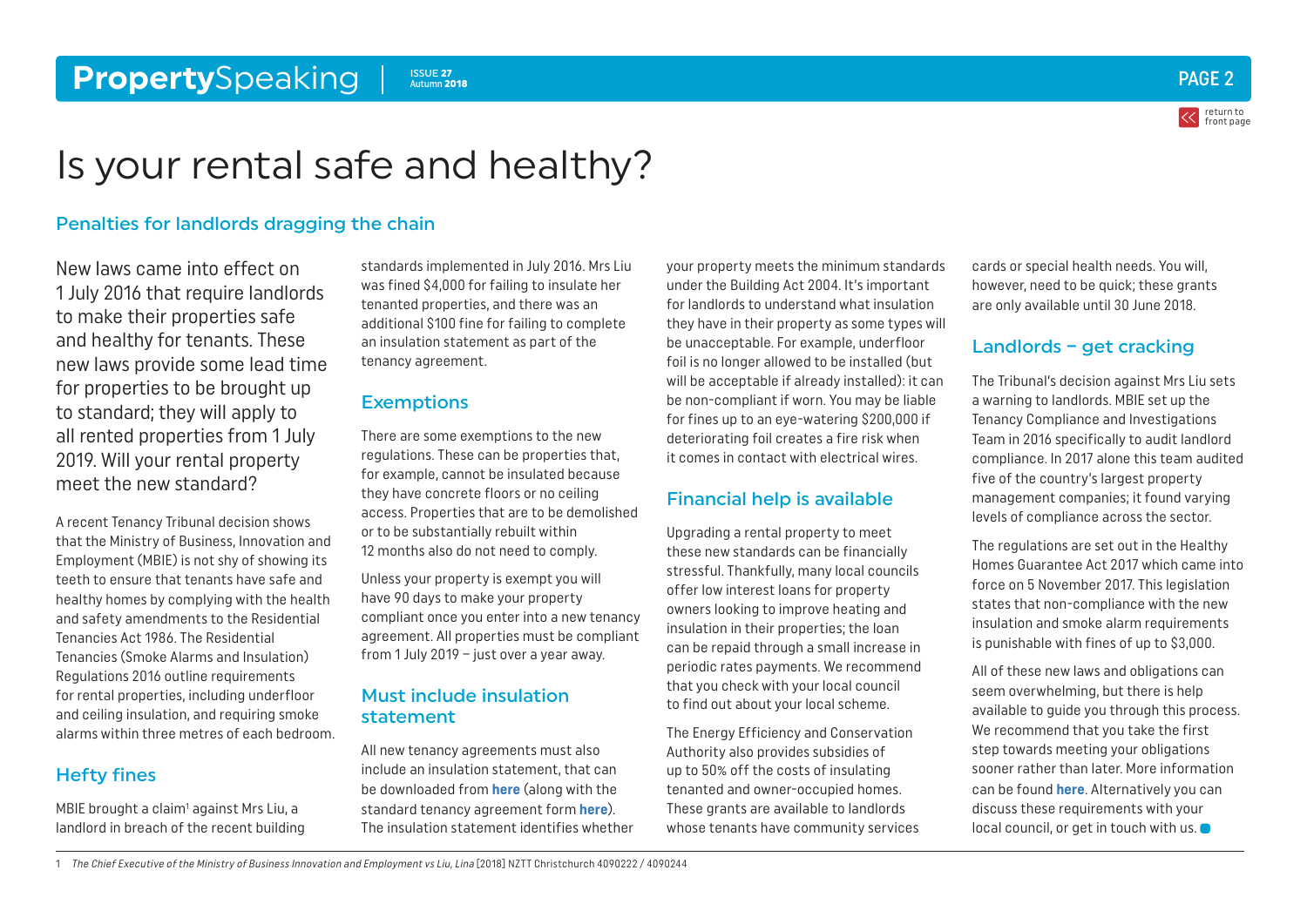### <span id="page-2-0"></span>**Property**Speaking Insuran

**SOLD** 



# Bright-line test period extended

Property investors will be familiar with the bright-line test where there are potential tax issues if a residential rental property is owned for less than two years before it is sold. In addition to rental properties, the sale of a holiday home can be subject to a tax liability, as it is not a primary residence which is exempt.

In the current buoyant property market, many property investors have been considering selling other properties that form part of their rental portfolios.

#### Extended from two to five years

To help keep a lid on the property market, the Minister of Revenue recently announced an extension to the brightline test period from two to five years.

The five-year period took effect from 29 March 2018; the two-year

period continues to apply to any property bought before this date.

Autumn 2018

Inland Revenue states that, in general, the acquisition date is the date of registration of the purchase and that the 'disposal date' is the date on the agreement.

### Care needed when selling

If you are selling a property within, or close to, the two-year period from when you purchased it, do talk with us before you sign the agreement; you do not want to get caught by any unexpected tax liability. These rules are complex and are strictly enforced by the IRD. There have been recent examples where sellers have misunderstood the timeline and have found themselves liable for tax in relation to the sale.

In the future, if you're selling your investment property, you will need to consider whether or not the period you have owned it is covered by the twoyear rule or the five-year rule.

# Keeping New Zealand safe from money launderers

As you will no doubt be aware, from 1 July 2018 all law firms will be subject to the requirements of the Anti-Money Laundering and Counter Financing of Terrorism Act 2009 (AML for short). At first glance you may wonder why we must adhere to these very strict requirements and why you will be asked for additional information.

New Zealand is currently regarded as one of the safest and least corrupt countries in the world; it's important that we retain this position. As an export nation we rely on other countries being confident that they can send money to New Zealand and also to receive money knowing that it is not being tainted by the proceeds of crime.

Banks have been complying with the AML legislation since 2013; we must now be part of the process to help prevent criminal activity and the transfer of the proceeds of crime.

#### We must verify your identity

From 1 July onwards, as part of the AML customer due diligence, we must verify the identity of all our clients; this will help legitimise each client's transaction.

While you are already familiar with providing your driver's licence as ID, we will now need additional information such as a copy of your birth certificate and a current bank statement, or rates demand, to verify your full name, date of birth and address.

There may be situations where we must ask you about the nature and purpose of the proposed work you are asking us to do. As well, we may require information confirming the source of the funds for a transaction.

#### Checking for every new matter

The law applies to everyone and all transactions where money is received and/or paid through our trust account – for every new matter.

For our part, we must file regular reports with the appropriate authorities detailing the transactions we have dealt with and also notifying them of any suspicious activity. Once these new requirements have been operating for some time we will all become familiar with them and it will not cause any inconvenience. However, it's important to understand the reason for the legislation and why you will be asked for this additional information.

PAGE 3

return to [front page](#page-0-0)